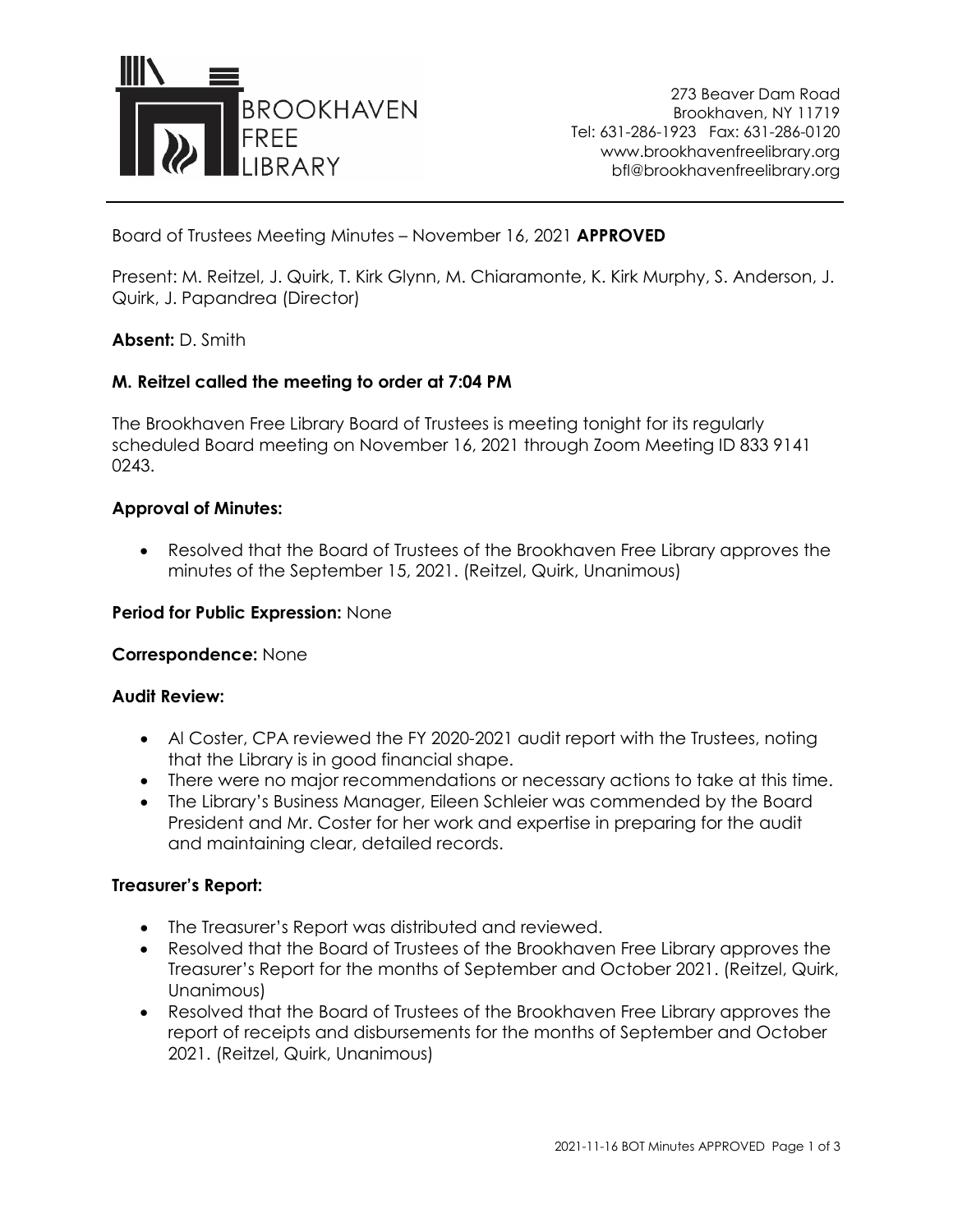

273 Beaver Dam Road Brookhaven, NY 11719 Tel: 631-286-1923 Fax: 631-286-0120 www.brookhavenfreelibrary.org bfl@brookhavenfreelibrary.org

- Resolved that the Board of Trustees of the Brookhaven Free Library approves the report of warrants for the months of September and October 2021. (Reitzel, Quirk, Unanimous)
- Resolved that the Board of Trustees of the Brookhaven Free Library approves the warrants and disbursements for July 2021. (Reitzel, Quirk, Unanimous)

## **Reports:**

**President**: No report.

# **Director:**

- The Director's Report was distributed, reviewed and discussed.
- Resolved that the Board of Trustees of Brookhaven Free Library approves the hiring of Jacqueline Rajab for the position of part-time Circulation Clerk at the rate of \$16.50 per hour, effective September 16, 2021. (Reitzel, Anderson, Unanimous)
- Resolved that the Board of Trustees of Brookhaven Free Library approves the resignation of Jacqueline Rajab resigned from the position of part-time Circulation Clerk effective September 30, 2021. (Reitzel, Anderson, Unanimous)
- Resolved that the Board of Trustees of Brookhaven Free Library approves the hiring of Sydney Kane for the position of part-time Circulation Clerk at the rate of \$16.50 per hour, effective September 7, 2021. (Reitzel, Anderson, Unanimous)
- Resolved that the Board of Trustees of Brookhaven Free Library approves the resignation of Sydney Kane from the position of part-time Circulation Clerk effective October 28, 2021. (Reitzel, Anderson, Unanimous)
- Resolved that the Board of Trustees of Brookhaven Free Library approves the hiring of Alyssa VanCotten for the position of part-time Circulation Clerk at the rate of \$16.50 per hour, effective October 30, 2021. (Reitzel, Anderson, Unanimous)
- Resolved that the Board of Trustees of Brookhaven Free Library approves the hiring of Brianna Pelleteri for the position of part-time Library Assistant at the rate of \$21.00 per hour, effective October 14, 2021. (Reitzel, Anderson, Unanimous)
- Resolved that the Board of Trustees of Brookhaven Free Library approves the hiring of Melanie Hamilton for the position of full-time Librarian, at a salary of \$45,000 annually, effective December 6, 2021. (Reitzel, Anderson, Unanimous)
- Draft Collection Development policy was reviewed and discussed.
- Motion to accept the collection development policy. (Reitzel, Quirk, Unanimous)
- Resolved that the Board of Trustees of the Brookhaven Free Library accepts the Director's Report. (Quirk, Anderson, Unanimous)